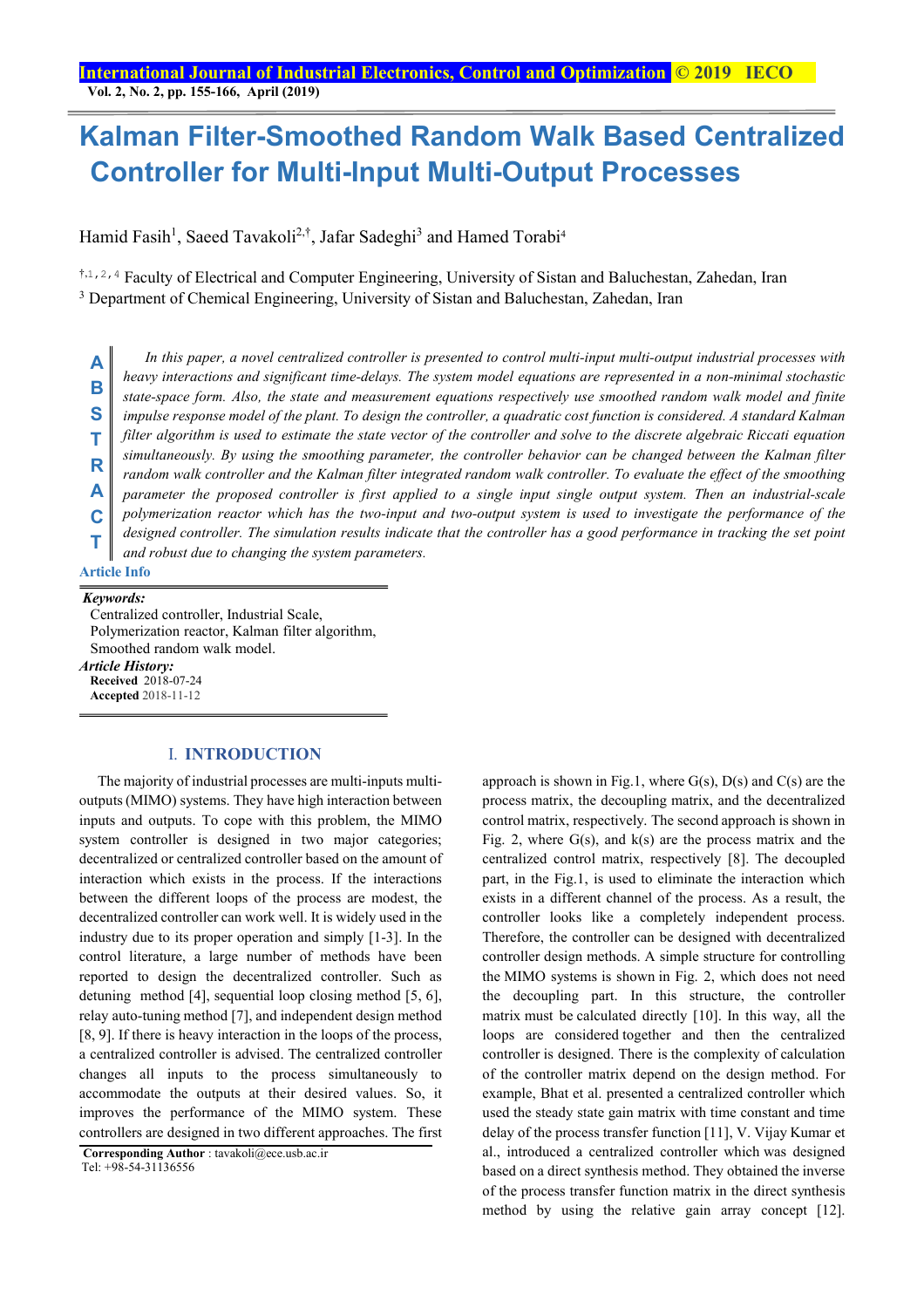Moreover, the industrial processes have significant time delay due to distance velocity-lags, recycle loops, and delay in measurements of outputs [13, 14]. Many design methods have been proposed to compensate these time delays. [15, 16] Giraldo, S.A., et al based proposed Multivariable Smith predictor based on the decentralized direct decoupling structure[17]. Uncertainty modeling and saturation of the actuators are other necessary factors to be considered in controller design for MIMO industrial process control in real usage. Some ways to deal with uncertainty modeling of the process is studied in [18-20] .Many researchers report significant results in view of actuators saturation in the industrial process [21-23]. To cope these problems Fasih et al., proposed the Kalman filter general random walk (KF-GRW) controller [24]. It was a centralized controller for nonsquared MIMO system based on the Kalman filter algorithms and general random walk model in non-minimal (NMSS) stochastic state space form.

In this paper, we introduce another member of these controller family, that it uses the smoothed random walk model for state equation of state space. The Kalman filter smoothed random walk (KF-SRW) controller, has all the KF-GRW controller properties, also, it provides one more degree of freedom. This degree of freedom causes the controller to be adjusted more quickly and simply. In this controller, each loop of the process can be adjusted easily between the KF-RW and KF-IRW controller by choosing the smoothing parameter. So the better performance for the industrial process can be achieved easily.

This paper is organized as follows. In Section 2, the problem formulation is provided. The control low is presented in Section 3. In Section 4, the simulation example is given. Industrial case study results and discussion are provided in Section 5. Finally, the conclusion is given. The Industrial case study matrices of proposed controllers are shown in the appendix.

#### II. **PROBLEM FORMULATION**

In this section, the controller state equation of KF\_GRW controller [24] is rewritten by SRW model.

#### *A. System state vector*

In the NMSS form, the state vector is given directly from the inputs and measured outputs signals of the process[25]. Many different NMSS forms have been suggested for a range of real application areas [26-28]. In this paper, the state vector, according to the inherent characteristics of an industrial actuator, included the control signal and its changes. We consider a state vector,  $\mathbf{x}(k)$  consist of the control signal is defined as an r-dimensional vector

$$
\mathbf{u}(k) = [u_1(k), u_2(k), \dots, u_r(k)]^T
$$
, and its difference,  

$$
\nabla \mathbf{u}(k) = \mathbf{u}(k) - \mathbf{u}(k-1)
$$
 as shown in Eq. (1)

$$
V\mathbf{u}(\kappa) = \mathbf{u}(\kappa) - \mathbf{u}(\kappa - 1)
$$
 as shown in Eq. (1)

$$
\mathbf{x}(k) = [\mathbf{u}(k), \nabla \mathbf{u}(k)]^T
$$
 (1)



**Fig. 1**. Centralized control schemes with decoupling block



**Fig. 2**. Purely centralized control system

#### *B. System state space equations*

In this paper, the state equation is expressed as a smoothed random walk (SRW) model. Young et al.[29] , and Norton [30, 31] showed that the RW model in GRW model can also be useful in time variable parameter estimation, which the parameter variations are around a given constant mean value. The IRW model in GRW model to be useful when there are expected to be large variations in the parameters. when the mean value of the parameter is slow variation, instead of constant, it better uses the SRW model [29]. It is a compromise between the IRW and RW models, according to the smoothing parameter  $0 \le \alpha \le 1$ . From the control point of view, the KF- RW controller behaves like an integral controller and the KF- IRW controller, like a PI controller. The smoothing parameter determines appropriate percentage of the proportional behavior of the controller. This feature can greatly help to fine-tune the control loops of multivariate systems. Moreover the smoothing parameter give a high degree of freedom to the KF-SRW controller. This capability makes, optimization the Q and R matrices, which are used to tune the KF-GRW controller [24], accelerate. We supposed the SRW model uses to the state equation as shown in Eq.(2).

$$
\begin{bmatrix} x(k) \\ \nabla x(k) \n\end{bmatrix} = \begin{bmatrix} 1 & \alpha \\ 0 & 1 \end{bmatrix} \begin{bmatrix} x(k-1) \\ \nabla x(k-1) \end{bmatrix} + \begin{bmatrix} 0 \\ 1 \end{bmatrix} \eta(k-1) \tag{2}
$$

In which  $n(k)$  refers to a zero mean, serially uncorrelated white noise vector with a covariance matrix of  $O$ . In this case, the state equation of the system is described by Eq. (3).

$$
\mathbf{x}(k) = \mathbf{F}_{\alpha} \mathbf{x}(k-1) + \mathbf{G} \mathbf{\eta}(k-1) \tag{3}
$$

Where  $\mathbf{F}_{\alpha}$  and G denote the state transmission and input matrices, respectively. To demonstrate the measurement equation, we use the finite impulse response (FIR) model of the plant in the form of Eq. (4) [24].

$$
y(k) = h_1 u(k-1) + h_2 u(k-2) + \dots + h_L u(k-l) \quad (4)
$$

Thus the measurement equation of KF-SRW controller is as Eq. (5), [24].

$$
Y(k) = Hx(k) + \xi(k)
$$
 (5)

Where  $\xi(k)$  refers to a zero mean, serially uncorrelated white noise vector with a covariance matrix of **R**. In Eq. (4),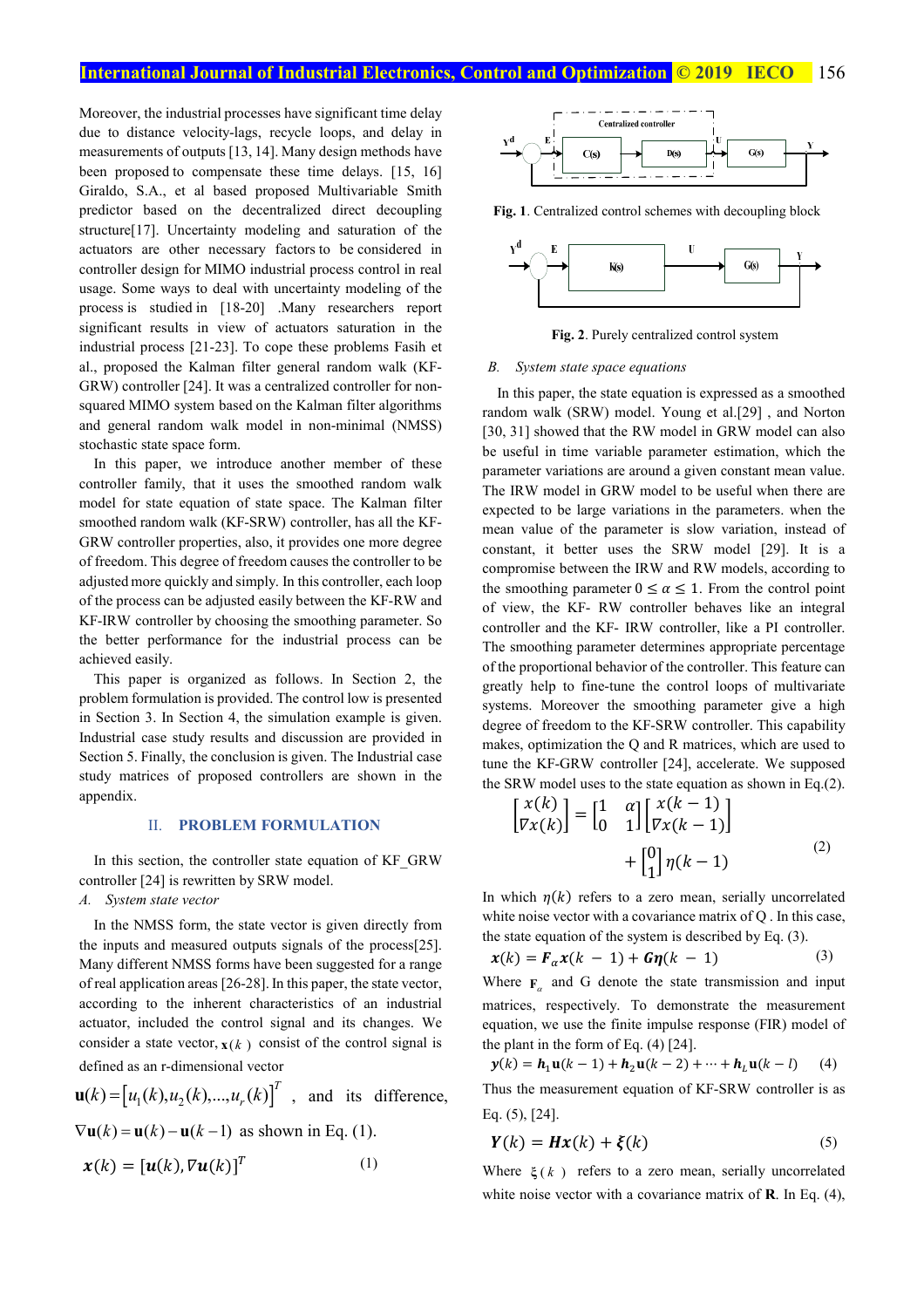L is determined by trial and error in such a way that it yields a reasonable description of the dynamic system. The gains  $\mathbf{h}_1, \mathbf{h}_2, \mathbf{h}_3, \dots, \mathbf{h}_L$  are related to input at sample time **T**. The values of the state space matrices are shown in Table 1.

|  | <b>Table 1. Controller matrices</b> |  |
|--|-------------------------------------|--|
|  |                                     |  |

| $\mathbf{F}_{\!\alpha}$               | G                | H                                                                                                                                             |  |  |
|---------------------------------------|------------------|-----------------------------------------------------------------------------------------------------------------------------------------------|--|--|
| $\begin{bmatrix} 1 & a \end{bmatrix}$ | $\boldsymbol{0}$ | $\begin{bmatrix} \mathbf{h}_1 & \mathbf{h}_2 \end{bmatrix} \begin{bmatrix} \mathbf{I} & \mathbf{0} \\ \mathbf{I} & -\mathbf{I} \end{bmatrix}$ |  |  |

#### III. **CONTROL LOW**

In the NMSS representations, the state vector is given directly from the input and measured output signals of the process [32]. It uses the discrete-time system and using the backward time shift. In NMSS representations, if the system is controllable the NMSS variable feedback controller can be implemented straightforwardly, thus it does not need to an observer. Moreover, it more robust to the uncertainty associated with the estimated model of the system [26, 27]. In KF-GRW controller design method, the NMSS representation uses only the plant input and past sampled values as the state vector. In this paper the control signal is obtained by using the control law of the KF\_GRW controller [24] with consideration of the state equations is presented in Eq. (3) as follow:

$$
\mathbf{P}_{\alpha}(k) = \mathbf{F}_{\alpha}(P(k-1) - \mathbf{P}(k-1)\mathbf{M})\mathbf{F}_{\alpha}^{T} + \mathbf{G}\mathbf{Q}\mathbf{G}^{T}
$$
  
where  $\mathbf{M} = \mathbf{H}^{T}(\mathbf{Q} + \mathbf{H}\mathbf{P}(k-1)\mathbf{H}^{T})^{-1}\mathbf{H}\mathbf{P}(k-1)$  (6)

$$
\mathbf{K}_g(k) = \mathbf{P}_\alpha(k)\mathbf{H}^T(\mathbf{Q} + \mathbf{H}\mathbf{P}(k-1)\mathbf{H}^T)^{-1}
$$
\n(7)

Where  $P_{\alpha}$  is the covariance matrix and  $K_{q}(k)$  is Control gain matrix (CGM). The first set of members of the state vector is extracted by the **V** matrix

$$
\mathbf{u}(k+1) = \mathbf{V}\mathbf{x}(k+1|k) \n\mathbf{V} = \begin{bmatrix} 1 & 0 \end{bmatrix}
$$
\n(8)

The KF\_SRW closed-loop controller scheme is shown in Fig. 3.



**Fig. 3**. The KF\_SRW closed-loop control scheme

In Fig. 3, ∇*e* denote the first differences of the error vector. For the RW model ( $\alpha = 0$ ), the error vector, *e* is used, whereas both *e* and  $∇<sub>e</sub>$  are employed for the SRW model (  $\alpha > 0$ ) or IRW model ( $\alpha = 1$ ). The successive differences  $\nabla e$ is used to compensate the added integrals by IRW model  $(\alpha = 1)$  or SRW model (  $0 < \alpha < 1$  ).

Therefore, the transfer function of the controller in Eq. (9) has only one pole on the unit circle.

$$
\mathbf{u}(k) = ((\mathbf{I} - \mathbf{F}z^{-1})^{-1}\mathbf{F}z^{-1})\mathbf{K}_g \mathbf{e}(k) \tag{9}
$$

#### IV. **SIMULATION EXAMPLE**

To evaluate the step response of the proposed control method, the following discrete-time single-input single-output (SISO) system is considered as Eq. (9):

$$
y(k) = \left(1 - \frac{T}{\tau}\right)y(k-1) + K_p \frac{T}{\tau}u(k-1) \tag{10}
$$

In which the sample time and time constant are  $T = 0.01$ ,  $\tau = 1$  seconds, respectively. Also, the steady-state gain is  $K_p = 1$ . The matrices of controllers for state space Eq.(3) and Eq.(5) are considered as shown in Table 1. In this example, matrices  $Q = diag(5000, 5000)$  and  $R = 0.01$  have been arbitrarily selected. Fig. 4, shows the unit step responses for the closed loop negative feedback control. system. In this case the  $\frac{\alpha}{\pi}$  is chosen arbitrarily as [0.25, 0.75, 1, 5, 10, 20]. Fig.4. shows the variations of unit step responses for closed-loop systems as a function of the  $\frac{\alpha}{T}$ . Table 2 shows the p performance indexes and step response characteristics for the proposed controller. Figs.5-9 show the variation of the closedloop systems unit step responses characteristics as a function of the  $\frac{\alpha}{T}$ .

**Table II**. The step response characteristics and Performance indexes of the proposed controller according to the  $\frac{\alpha}{\pi}$ 

|                    | Rise    | Settling | Over  | $\xi$ | <b>ITAE</b> | <b>IAE</b> |
|--------------------|---------|----------|-------|-------|-------------|------------|
| $\frac{\alpha}{T}$ | Time(s) | Time(s)  | shoot |       |             |            |
| 0.25               | 11.16   | 98.25    | 26.90 | 0.38  | 184880      | 900        |
| 0.75               | 4.10    | 48.68    | 35.70 | 0.31  | 21962       | 157        |
|                    | 3.30    | 41.83    | 37.44 | 0.29  | 16436       | 129        |
| 5                  | 2.11    | 23.54    | 40.34 | 0.27  | 186.06      | 11.41      |
| 10                 | 1.89    | 21.11    | 42.75 | 0.26  | 31.74       | 5.02       |
| 20                 | 1.51    | 21.44    | 52.99 | 0.19  | 17.94       | 3.81       |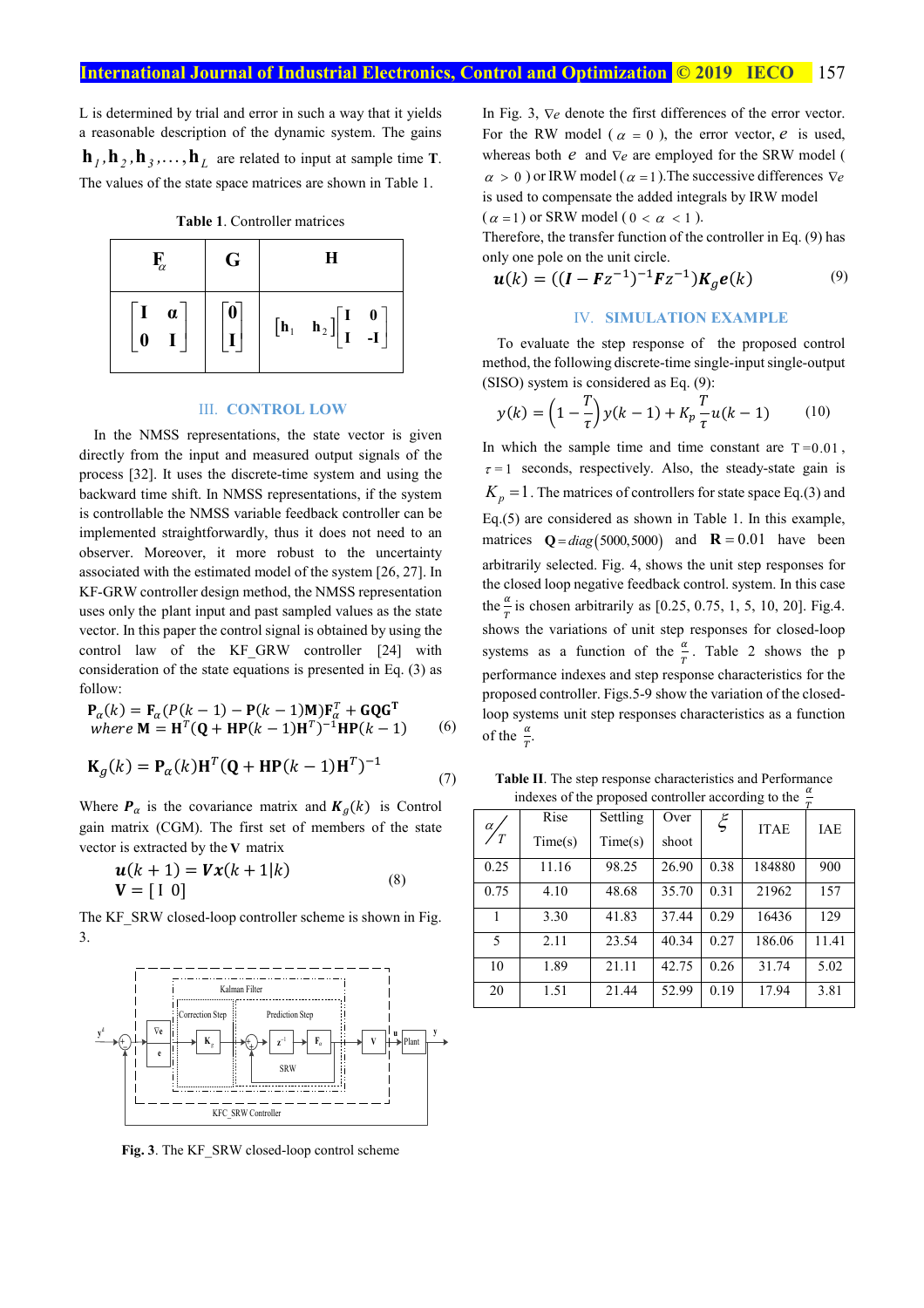

**Fig. 4**. The step response of the proposed controller according



Fig. 5. Variation of the rise time of the KF\_SRW controller according to changes of the  $\frac{\alpha}{T}$ 



**Fig. 6**. Variation of the stelling time of the KF\_SRW controller according to changes of the  $\frac{\alpha}{T}$ 



**Fig. 7**. Variation of the damping ratio of the KF\_SRW controller according to changes of the  $\frac{\alpha}{T}$ 



**Fig. 8**. Variation of the performance index (IAE) of the KF\_SRW controller according to changes of the  $\frac{\alpha}{T}$ 



**Fig. 9**. Variation of the Performance index (ITAE) of the KF\_SRW controller according to changes of the  $\frac{\alpha}{T}$ 

#### V. **INDUSTRIAL CASE STUDY**

As an industrial case study we consider an industrial-scale polymerization Reactor (ISPR)[12] The transfer function matrix is given in Eq.(11). It is a two inputs and two outputs squared MIMO system. The relative gain array matrix (RGA) of the ISPR system is given in Eq. (12). The Garish- Gorian bands are plotted in Fig.10.

$$
G(s) = \begin{bmatrix} \frac{22.98e^{-0.2s}}{4.572s + 1} & \frac{-11,64e^{-0.4s}}{1.807s + 1} \\ \frac{4.689e^{-0.2s}}{2.174s + 1} & \frac{5.8e^{-0.4s}}{1.801s + 1} \end{bmatrix}
$$
(11)  
\n
$$
\Lambda = \begin{bmatrix} 0.7087 & 0.2913 \\ 0.2913 & 0.7087 \end{bmatrix}
$$
(12)



**Fig.10**. Garish Gorian bands of the ISPR system

#### *A. KF -SRW controller design*

The control objective is set point tracking by a simple and effective centralized controller. The closed-loop control system is demonstrated in Fig. 2. The Simulink diagram of the proposed control method is depicted in Fig. 11 and Fig. 12. The sampling time is T=0.1 second. The matrices of KF-SRW controllers are calculated by Eqs.6, 7 and 8, the values are shown in the appendix.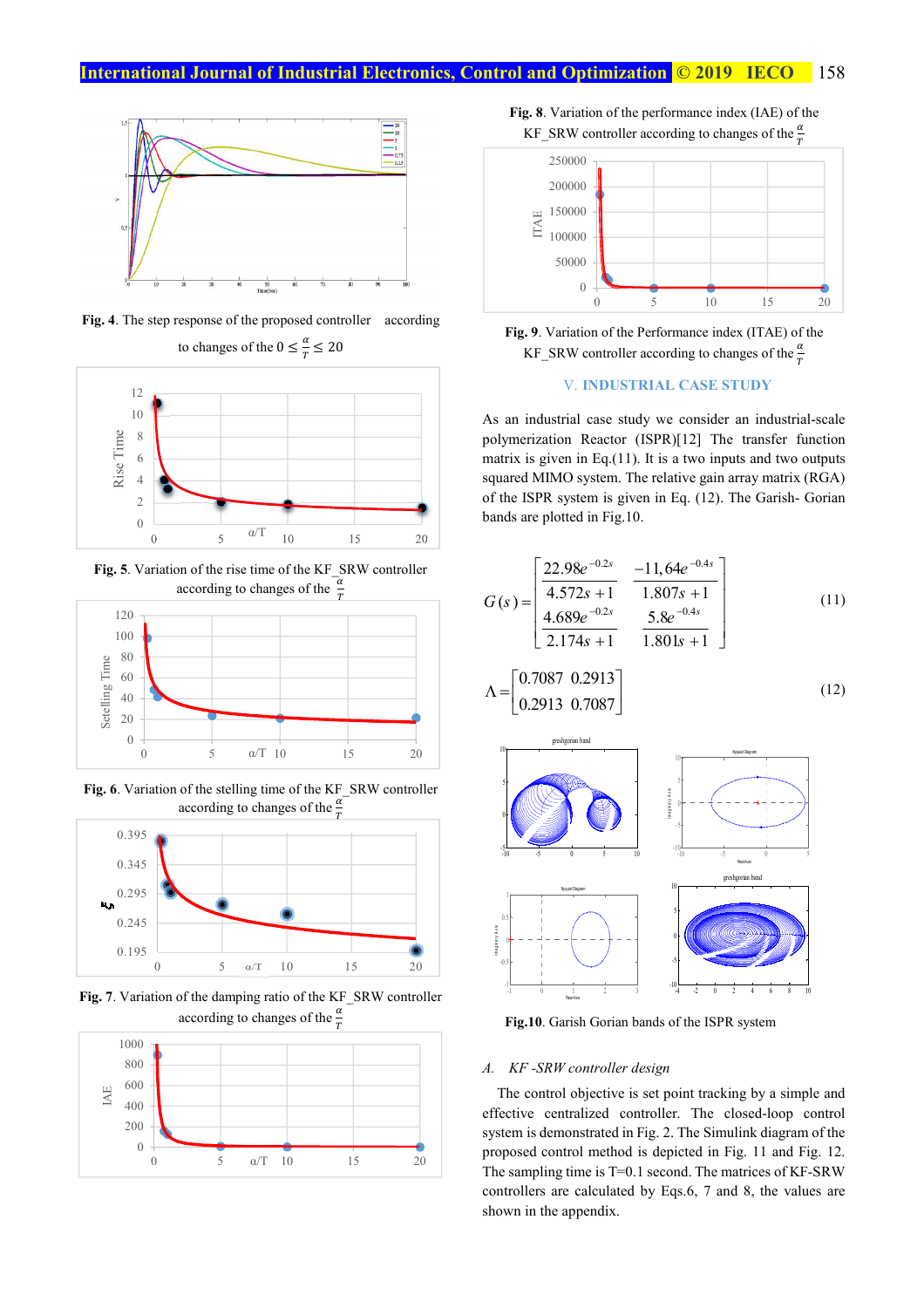

**Fig. 11**. KF-SRW control in MATLAB-Simulink



To tuning the controller, we minimize the IAE criterion. Q and R matrices are optimized by using simplex methods[33] in MATLAB software. In this example, the starting point of search, is chosen by tray and error, as  $Q_0$ = [7, 10, 11.6, 9.35] and R<sub>0</sub>= [-8.43, 0.158,-0.011]. The  $\alpha$  values are chosen as  $[0.0, 0.0625, 0.25, 0.5, 1]$ . The IAE<sub>1</sub> and IAE<sub>2</sub> values are listed in Table 3 and the step responses are plotted in Figs. 13-22. The system closed-loop in Fig.11 should be insensitive as possible as to changes in the process model or un-modeled dynamics. To evaluate the robustness of the closed-loop system, we compare the nominal and perturbed systems. In the perturbed system, we consider a %10 increase in steadystate gain and time constant in two separate experiments. Fig.23, and Fig.24.

**TABLE III-** IAE values for different  $\alpha$  values.

| $(\alpha)$ | <b>IAE</b>           |                       |  |
|------------|----------------------|-----------------------|--|
|            | $y_1$                | $y_2$                 |  |
|            | $1.6 \times 10^{79}$ | $8.18 \times 10^{78}$ |  |
| 0.5        | 70.27                | 100.9                 |  |
| 0.25       | 19.27                | 31.90                 |  |
| 0.0625     | 18.68                | 25.88                 |  |
| 0.000      | 20.73                | 27.68                 |  |



Fig. 13. Control signals for set point tracking,  $\alpha = 0$ 



**Fig. 14**. Output signals for set point tracking,  $\alpha = 0$ 



**Fig. 15**. Output signals for set point tracking,  $\alpha = 0.0625$ 



**Fig. 16**. Control signals for set point tracking  $\alpha = 0.0625$ 



**Fig. 17**. Control signals for set point tracking,  $\alpha = 0.25$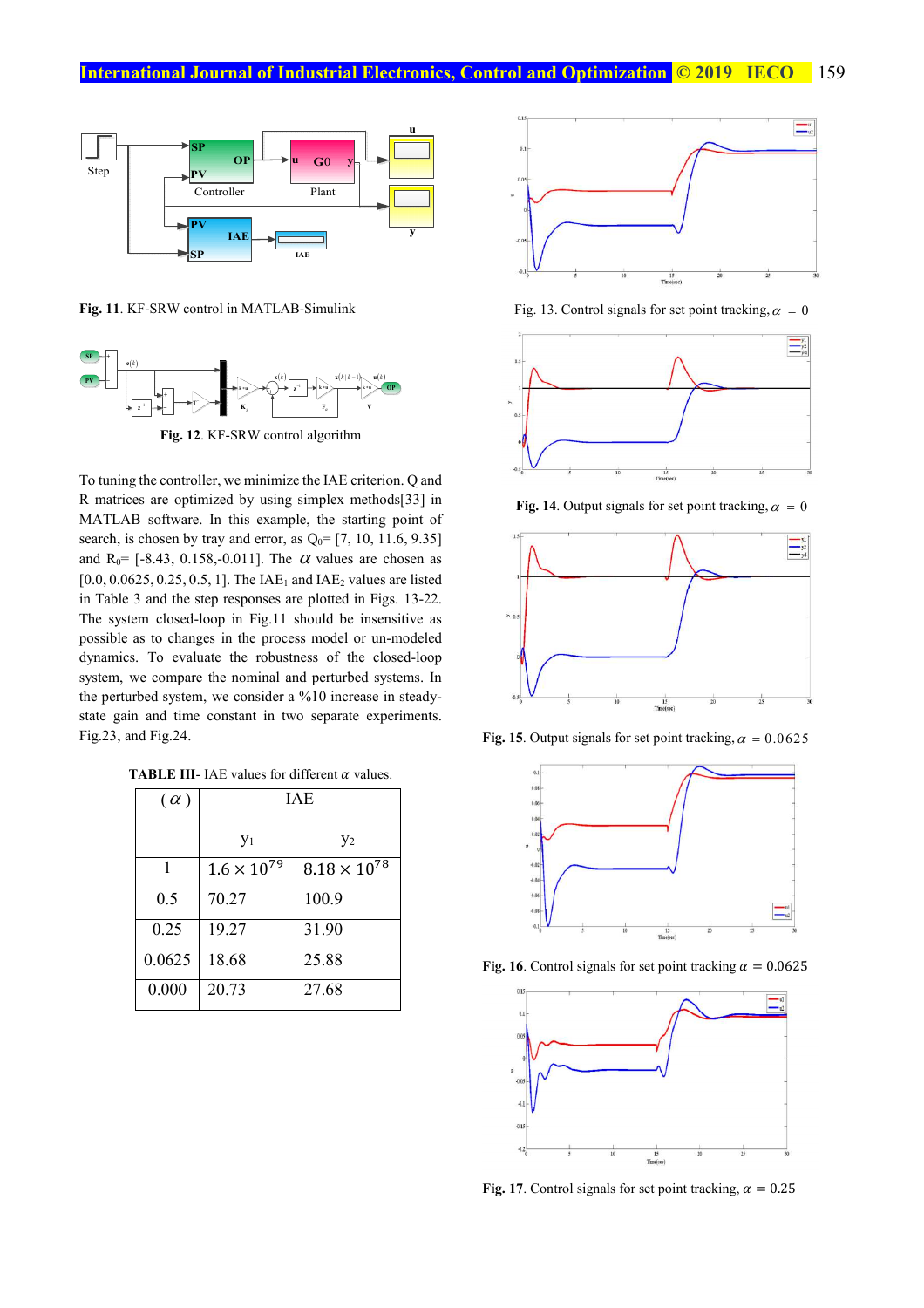

**Fig. 18**. Output signals for set point tracking,  $\alpha = 0.25$ 



**Fig. 19**. Control signals for set point tracking,  $\alpha = 0.5$ 



**Fig. 20**. Output signals for set point tracking,  $\alpha = 0.5$ 



**Fig. 21**. Output signals for set point tracking,  $\alpha = 1$ 



**Fig. 22**. Control signals for set point tracking,  $\alpha = 1$ .



**Fig. 23**. Compare of the original and perturbed processes after a %10 increase in the steady-state gain



**Fig. 24**. Compare of the original and perturbed processes after a %10 increase in the time constant

#### *B. PI centralized controller design*

We consider the centralized controller introduced in [12] to set point tracking of the ISPR system. The closed-loop control system is shown in Fig. 2. The controller matrix is given in Eq. (15).

$$
G_c(s) = \begin{bmatrix} 0.2402 + \frac{0.0688}{s} & 0.1073 + \frac{0.0327}{s} \\ -0.1792 - \frac{0.0556}{s} & 0.0838 + \frac{0.0643}{s} \end{bmatrix}
$$
 (15)

Using MATLAB-Simulink, the centralized controller is applied to the ISPR. The outputs signals are shown in Fig. 25. Also, the control signals are demonstrated in Fig.26. The, IAE<sub>1</sub> and IAE<sub>2</sub> are 18.02 and 16.25 for  $y_1$  and  $y_2$  respectively.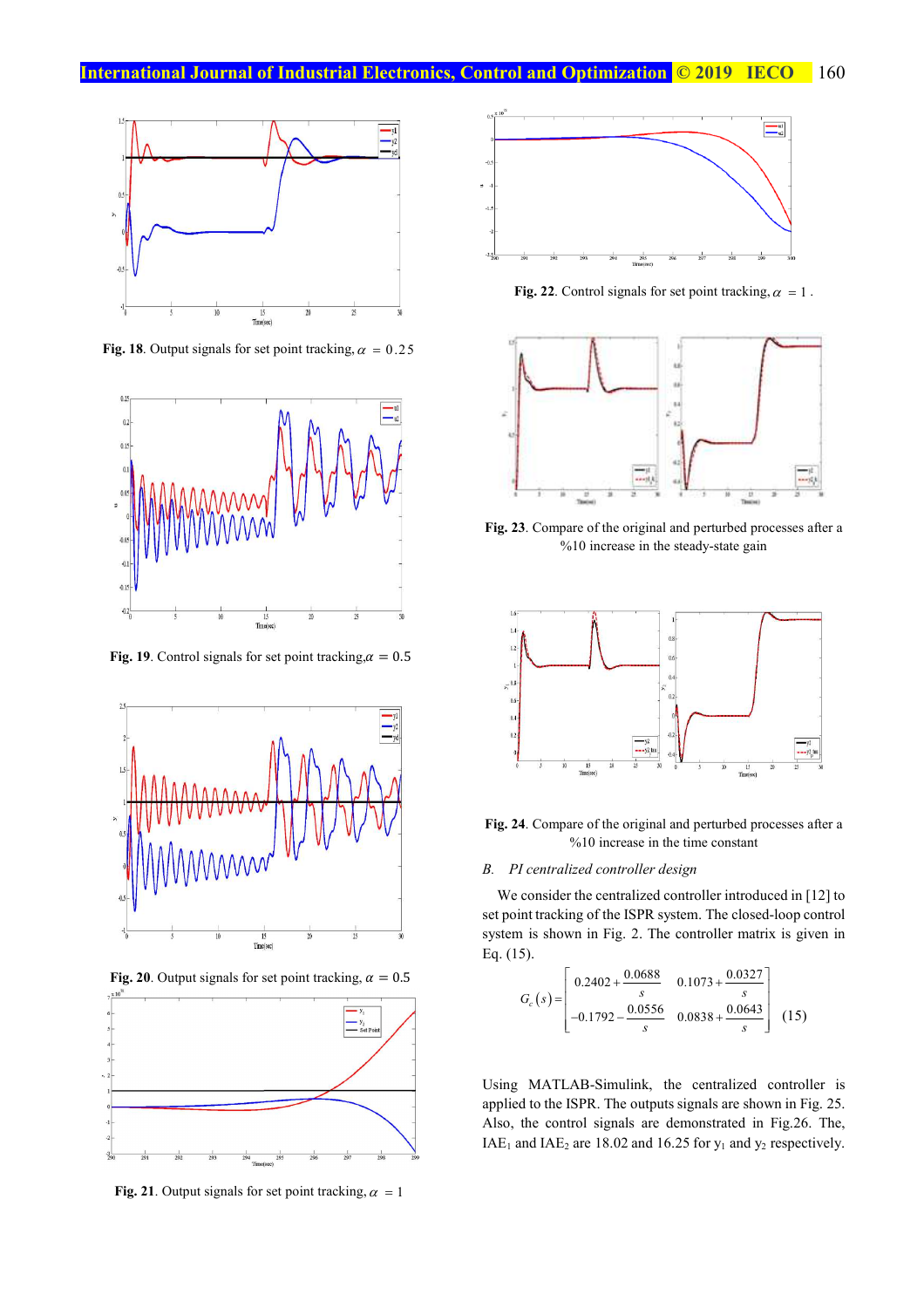

Fig. 25. Output signals for set point tracking



**Fig.26**. Control signals for set point tracking

#### VI. **DISCUSSION**

In the SISO system, the rise time, settling time and  $\frac{\alpha}{T}$  of the slow response are 11.167 seconds, 98.25 seconds and 0.25 respectively as shown in Fig.4, and Table 2,. Whereas the rise time, settling time and  $\frac{\alpha}{T}$  of the fast response are 1.52 seconds, 21.45 seconds and 20 respectively. Thus rise time and settling time of the unit response decrease quickly by increasing the  $\frac{\alpha}{T}$ , which are shown in Fig.5, and Fig.6. Fig.7 shows the variation of the damping ratio  $(\zeta)$  of the KF-SRW controller according to changes of the  $\frac{\alpha}{T}$ . It means that the overshoot of the unit step response increased by decreasing the  $\frac{\alpha}{T}$  Table 2 shows that the overshoot of the fast step response is about two times of the overshoot of the slow step response (52.99 against to 26.9). It can be seen from Table 2, that the IAE and ITAE values are decreased by increasing the  $\frac{\alpha}{T}$ . For example, the fastest and slowest IAE and ITAE of the unit step responses, are reduced by 237 and 10305 times respectively, the variation of these criteria are plotted in Fig.8, and Fig. 9. As a result, if the matrices  $Q$  and  $R$  are fixed, the controller behavior will be adjusted by the smoothing parameter.

In the ISPR system, the value of  $A_{11}(0)$  and  $A_{22}(0)$  in the RGA(0) matrix in Eq. (12), are 0.708 .These values are smaller than one. The Garish- Gorian bands in Fig.10, are covered the -1+0j points. So there is an interaction between the system loops. If we closed the second loop, the gain between y1 and u1 will be increased. This it means that the

two loops are not decoupled. The control objective is set point tracking by a purely centralized controller.

The KF-SRW controller is applied to the ISPR system as shown in Fig.11. The IAE criteria of the closed - loop ISPR system are listed in Table3. In the first row of this Table, the smoothing parameter is equal to one. It means the KF-SRW controller is like as KF-IRW controller. The IAE criteria y1 and y2 are  $1.6 \times 10^{79}$  and  $8.18 \times 10^{78}$  respectively. These values are very high. Moreover, the control signals in Fig. 21, and the output signals in Fig. 22, show that the closed- loop system is unstable. Thus this value of, the smoothing parameter is undesirable. With decreasing the smoothing parameter about 50%, the IAE criteria y1 and y2 are acceptable (IAE  $y$ 1= 70.27 and IAE  $y$ 2 =100.9). In this case, Fig.19, and Fig. 20, illustrate the output signals and the control signals. Many fluctuations exist in these figures show that the  $\alpha$  = 0.5 is undesirable as well as. By selecting the value of 0.25 for the smoothing parameter the IAE criterions decrease to 19.27 and 31.90 for y1 and y2 respectively. Fig. 18, shows the output signals of the ISPR process subject to  $\alpha = 0.25$ . In this case the control signals which are shown in Fig. 17, can control the ISPR process, but it is not very soft. We found 0.0625 for the smoothing parameter by tray and error. It can be seen from Fig. 15, and Fig. 16, that the outputs signals and control signals are soft. The IAE criteria y1, 3% and y2, 18% are less than the  $\alpha = 0.5$  IAE criteria's. In the last row of Table 3, the smoothing parameter is equal to zero. It means the KF-SRW controller is like as KF-RW controller. Fig. 13, and Fig. 14, show the output signals and control signals respectively.

They are soft. The IAE criteria's y1 is equal to 20.73 and is equal to 27.68 for y2, which is 10% higher than the  $\alpha$  = 0.0625. IAE criteria's .So, to use the benefits of the KF-SRW controller and to have a soft control signal, we select the  $\alpha =$ 0.0625. The  $\boldsymbol{0}$  and  $\boldsymbol{R}$  matrices were optimized based on this smoothing parameter. They show in the appendix. Tuning the KF- SRW controller with these values are shown that the outputs of the closed loop system track the set point variation at 5 seconds. The controller signal represents a lower control effort for these outputs. Fig. 23, and Fig. 24, show the nominal and perturbed systems, as they show, they are matched. Therefore, the controller has a desirable robustness.

To compare the above results, we consider the V.V.Kumar proportional integral centralized controller. The controller matrix is given in Eq. (15). Fig. 25, and Fig. 26, show output signals and Control signals for set point tracking of the ISPR process respectively. The fall time of control signal u1 is 0.17 second at  $t=0$  second and about zero at  $t=15$  second. The rise time of control signal  $u^2$  is 0.77 second at  $t=0$  second and about zero at t=15 second. As result, the output signals y1 and y2 have risen time 0.48 second and 0.59 second in t=0 second and t=15 second respectively. To compare this results with the behavior of KF-SRW controller ( $\alpha = 0.0625$ ) plot Fig. 27, and Fig, 28.The information of the unit step of is listed in Table 4 and Table 5. Fig. 29, compare the undershoot and overshoot values which are listed in Table 4. It can be seen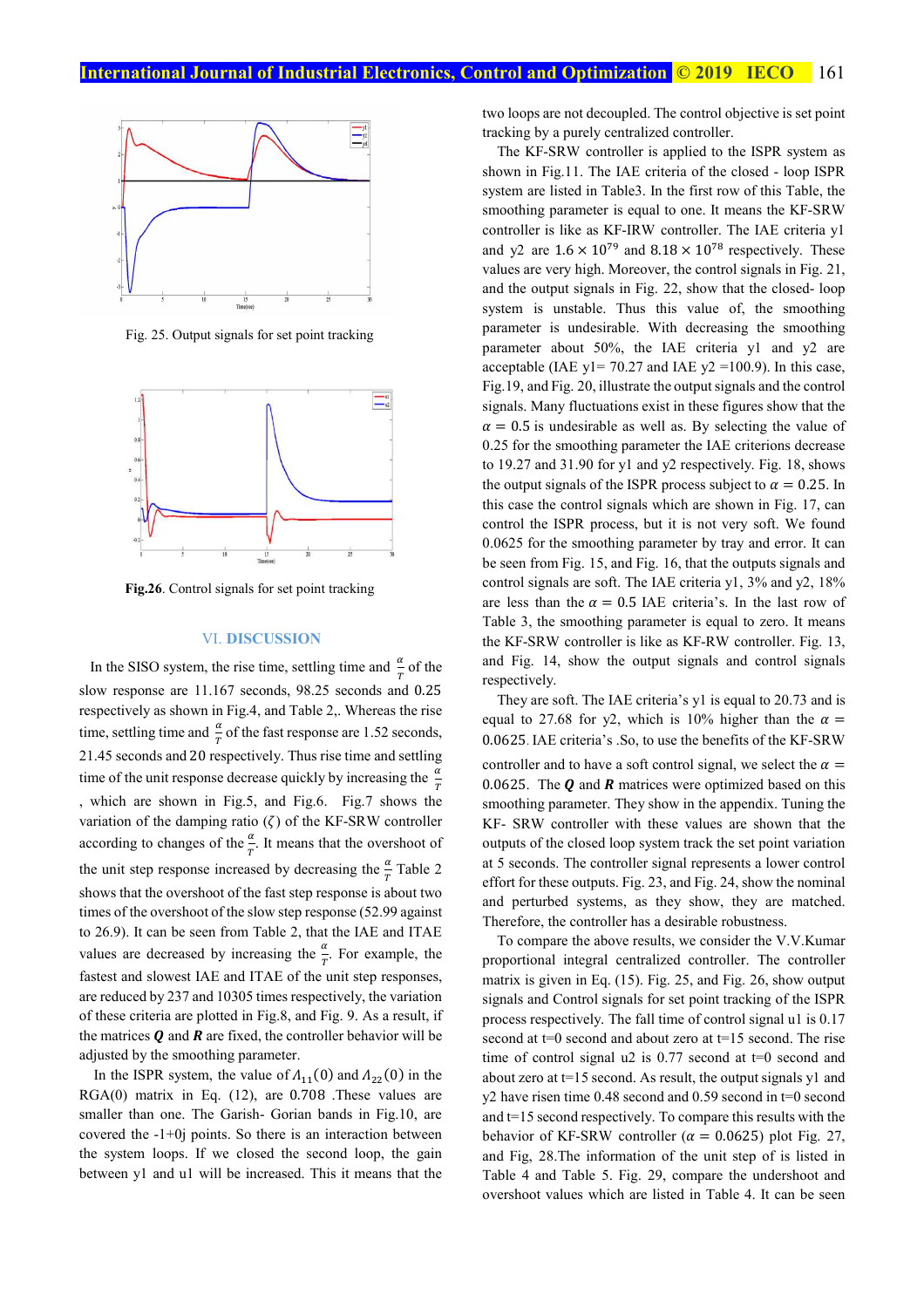#### **International Journal of Industrial Electronics, Control and Optimization © 2019 IECO** 162

that the centralized controllers proposed by V.V.Kumar have undershot about %85 and overshoot about %53 higher than the KF-SRW controller. Thus the Interaction is much decreased in the KF-SRW controller. This is because the control signal considers as time variable parameter in the KF-SRW controller. Fig. 27, shows the control signals of the ISPR by V.V.Kumar controller and the KF-SRW controller together. Fig. 30, compare the control signal rise time values which are listed in Table 5. It can be seen that the rise time of centralized controllers proposed by V.V.Kumar about %60 to %72 is lower than the KF-SRW controller in  $t=0$ . In  $t=15$ . The rise time of centralized controllers proposed by V.V.Kumar is about zero. Fig. 31, compare control signal peak values which are listed in Table 5. It can be seen that the peak of the control signal of centralized controllers proposed by V.V.Kumar is much higher than the peak of the control signal of the KF-SRW controllers. (About 11 times in t=15). These results show that the KF-SRW controllers produce a smooth control signal and, hence, control valves used in the process remain safe. For quantitative performance measurement, the IAE, values are obtained. The minimize values of IAE for two outputs are 18.68, 25.88 for KF –SRW controller. The IAE values for V.V.Kumar controller are 18.02 and 16.25. Although the V.V.Kumar controller IAE, y2 is 37% less than the KF-SRW controller IAE y2, as Fig 27, show that, the KF-SRW controller produces the soft control signal.



**Fig.27**. Control signals for set point tracking KF-SRW method and V. Kumar method



**Fig.28**. Output signals for set point tracking KF-SRW method and V. V.Kumar method

|  |  | <b>TABLE IV-</b> Output signal information |  |
|--|--|--------------------------------------------|--|
|  |  | $\sim$ $\sim$ $\sim$ $\sim$ $\sim$ $\sim$  |  |

|               |       | Rise    | Peak  | Settling         | peak   |
|---------------|-------|---------|-------|------------------|--------|
| Controller    |       | time    | time  | time             |        |
|               | t     |         |       | $0-15$ (second)  |        |
| PI            | $y_1$ | 0.48    | 0.97  | 14.32            | 2.970  |
|               | $y_2$ | $-0.43$ | 1.08  | 6.67             | $-3.2$ |
| <b>KF-SRW</b> | $y_1$ | 0.80    | 1.27  | 3.43             | 1.37   |
|               | $y_2$ | $-0.36$ | 1.136 | 5.197            | $-0.5$ |
|               | t     |         |       | $15-30$ (second) |        |
| PI            | $y_1$ | 1.09    | 17.13 | 26.73            | 2.7    |
|               | $y_2$ | 0.59    | 16.81 | 26.35            | 3.186  |
| <b>KF-SRW</b> | $y_1$ | 0.46    | 16.24 | 21.05            | 1.516  |
|               | $y_2$ | 1.92    | 18.66 | 20.59            | 1.076  |

**Table V** - Control signal information

|               |                | Rise           | Peak  | Settling         | peak    |
|---------------|----------------|----------------|-------|------------------|---------|
| Controller    |                | time           | time  | time             |         |
|               | t              |                |       | $0-15$ (second)  |         |
| PI            | u <sub>1</sub> | 0.77           | 1.11  | 3                | $-0.17$ |
|               | u <sub>2</sub> | $-0.17$        | 0.40  | 8.2              | $-0.02$ |
| <b>KF-SRW</b> | u <sub>1</sub> | 1.97           | 2.80  | 3.7              | 0.032   |
|               | u <sub>2</sub> | $-0.62$        | 0.89  | 2.9              | $-0.10$ |
|               | t              |                |       | $15-30$ (second) |         |
| PI            | $u_1$          | 0.00           | 15.4  | 18.77            | $-0.24$ |
|               | u <sub>2</sub> | 0.00           | 15.19 | 21               | 1.16    |
| <b>KF-SRW</b> | $u_1$          | $\overline{c}$ | 17.55 | 17.55            | 0.09    |
|               | u <sub>2</sub> | 2.92           | 18    | 18               | 0.1     |



**Fig.29**. Compare the peak of outputs



**Fig.30**. Compare the rise time of control signals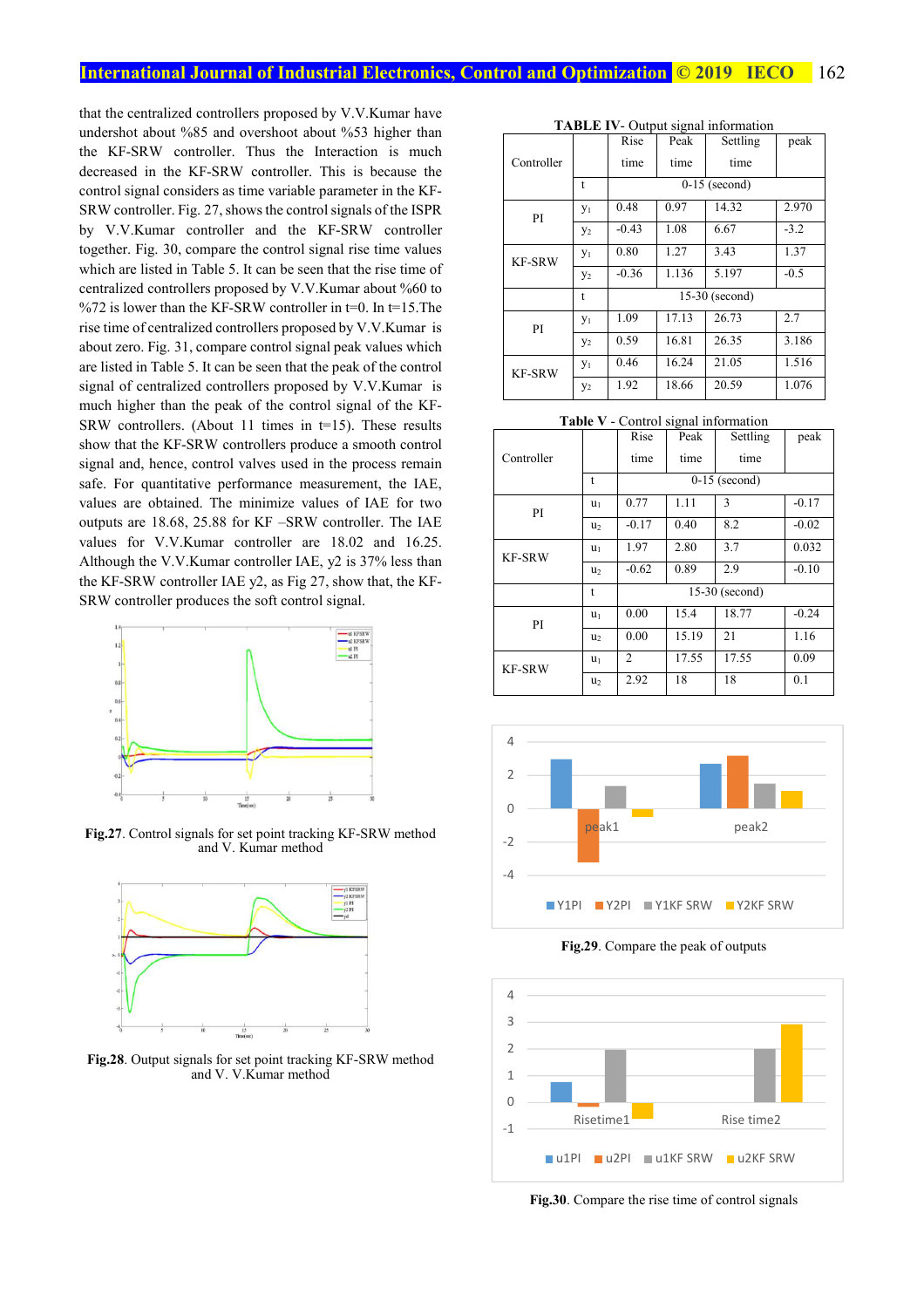#### **International Journal of Industrial Electronics, Control and Optimization © 2019 IECO 163**



**Fig.31**. Compare the peak of control signals

#### VII. **CONCLUSION**

The KF-GRW controller was presented in [24] can control the non-squared MIMO system simplify. In this paper we presented one of the members of KF-GRW controller. This controller is a compromise between the KF- IRW and KF-RW controller, by using the smoothing parameter. In this controller, each loop of the process can be adjusted easily between the KF-RW and KF-IRW controller by choosing the smoothing parameter. Moreover, the control system considers dynamic interactions effects instead of steady-state interactions by using SRW model for the control system. So the better performance for the industrial process can be achieved easily. KF-SRW controller was applied to the ISPR system, which has 2 inputs and 2 outputs and compares results with an analytic PI centralized controller, that was presented in [12]. The KF-SRW controller tunes optimally by the weighting matrices O, R and smoothing parameter  $(\alpha)$ . According to simulation results, the KF-SRW controller performed satisfactorily in set point tracking for the given industrial case study. The closed-loop control system was robust against the model uncertainties. As the comparison, the KF-SRW controller with PI centralized controller shows that KF-SRW controller doesn't need to heavy computation. Moreover, the KF-SRW controller produces a smoother control signal than the PI centralized controller. Thus the actuators in process control system such as control valves stay safe.

#### **REFERENCES**

- [1] Garrido, J., F. Vázquez, and F. Morilla, *Multivariable PID control by decoupling.* International Journal of Systems Science, 2016. **47**(5): p. 1054-1072.
- [2] Khaki-Sedigh, A. and B. Moaveni, *Control configuration selection for multivariable plants*. Vol. 391. 2009: Springer.
- [3] Xiong, Q. and W.-J. Cai, *Effective transfer function method for decentralized control system design of multi-input multioutput processes.* Journal of Process Control, 2006. **16**(8): p. 773-784.
- [4] Luyben, W.L., *Simple method for tuning SISO controllers in multivariable systems.* Industrial & Engineering Chemistry Process Design and Development, 1986. **25**(3): p. 654-660.
- [5] Shen, S.H. and C.C. Yu, *Use of relay*□feedback test for *automatic tuning of multivariable systems.* AIChE Journal, 1994. **40**(4): p. 627-646.
- [6] Wiese, D.P., et al., *Sequential Loop Closure Based Adaptive Output Feedback.* IEEE Access, 2017.
- [7] Nikita, S. and M. Chidambaram, *Relay auto tuning of decentralized PID controllers for unstable TITO systems.* Indian Chemical Engineer, 2018. **60**(1): p. 1-15.
- [8] Vu, T.N.L. and M. Lee, *Independent design of multiloop PI/PID controllers for interacting multivariable processes.* Journal of Process control, 2010. **20**(8): p. 922-  $933.$
- [9] Seborg, D.E., et al., *Process dynamics and control*. 2010: John Wiley & Sons.
- [10] Vázquez, F., F. Morilla, and S. Dormido, *An iterative method for tuning decentralized PID controllers.* IFAC Proceedings Volumes, 1999. **32**(2): p. 1501-1506.
- [11] Bhat, V.S., I. Thirunavukkarasu, and S.S. Priya, *Design of centralized robust pi controller for a multivariable process.* Journal of Engineering Science and Technology, 2018. **13**(5): p. 1253-1273.
- [12] V.V. Kumar, V.S.R.R., M.Chidambaram, *Centralized PI controllers for interacting multivariable processes by synthesis method.* ISA Transactions, 2012. **51**(3): p. 400-409.
- [13] Gigi, S. and A.K. Tangirala, *Quantification of interaction in multiloop control systems using directed spectral decomposition.* Automatica, 2013. **49**(5): p. 1174- 1183.
- [14] Shinde, D., S. Hamde, and L. Waghmare, *Predictive PI control for multivariable non-square system with multiple time delays.* International Journal for Science and Research in Technology, 2015. **1**(5): p. 26-29.
- [15] Molnár, T.G., et al., *Application of predictor feedback to compensate time delays in connected cruise control.* IEEE Transactions on Intelligent Transportation Systems, 2018. **19**(2): p. 545-559.
- [16] Deng, W., J. Yao, and D. Ma, *Time*□varying input delay *compensation for nonlinear systems with additive disturbance: An output feedback approach.* International Journal of Robust and Nonlinear Control, 2018. **28**(1): p. 31- 52.
- [17] Giraldo, S.A., et al., *A method for designing decoupled filtered Smith predictors for square MIMO systems with multiple time delays.* IEEE Transactions on Industry Applications, 2018.
- [18] Wu, Z.-J., X.-J. Xie, and S.-Y. Zhang, *Adaptive backstepping controller design using stochastic small-gain theorem.* Automatica, 2007. **43**(4): p. 608-620.
- [19] Tong, S., et al., *Adaptive neural network output feedback control for stochastic nonlinear systems with unknown dead-zone and unmodeled dynamics.* IEEE transactions on cybernetics, 2014. **44**(6): p. 910-921.
- [20]Li, Y., S. Sui, and S. Tong, *Adaptive fuzzy control design for stochastic nonlinear switched systems with arbitrary switchings and unmodeled dynamics.* IEEE transactions on cybernetics, 2017. **47**(2): p. 403-414.
- [21] Zuo, Z., et al., *Event-triggered control for switched systems in the presence of actuator saturation.* International Journal of Systems Science, 2018: p. 1-12.
- [22] Li, Z., et al., *Adaptive robust control for DC motors with input saturation.* IET control theory  $\&$  applications, 2011. **5**(16): p. 1895-1905.
- [23] Chen, M., S.S. Ge, and B.V.E. How, *Robust adaptive neural network control for a class of uncertain MIMO nonlinear systems with input nonlinearities.* IEEE Transactions on Neural Networks, 2010. **21**(5): p. 796-812.
- [24] Fasih, H., et al., *Kalman filter-based centralized controller design for non-square multi-input multi-output processes.*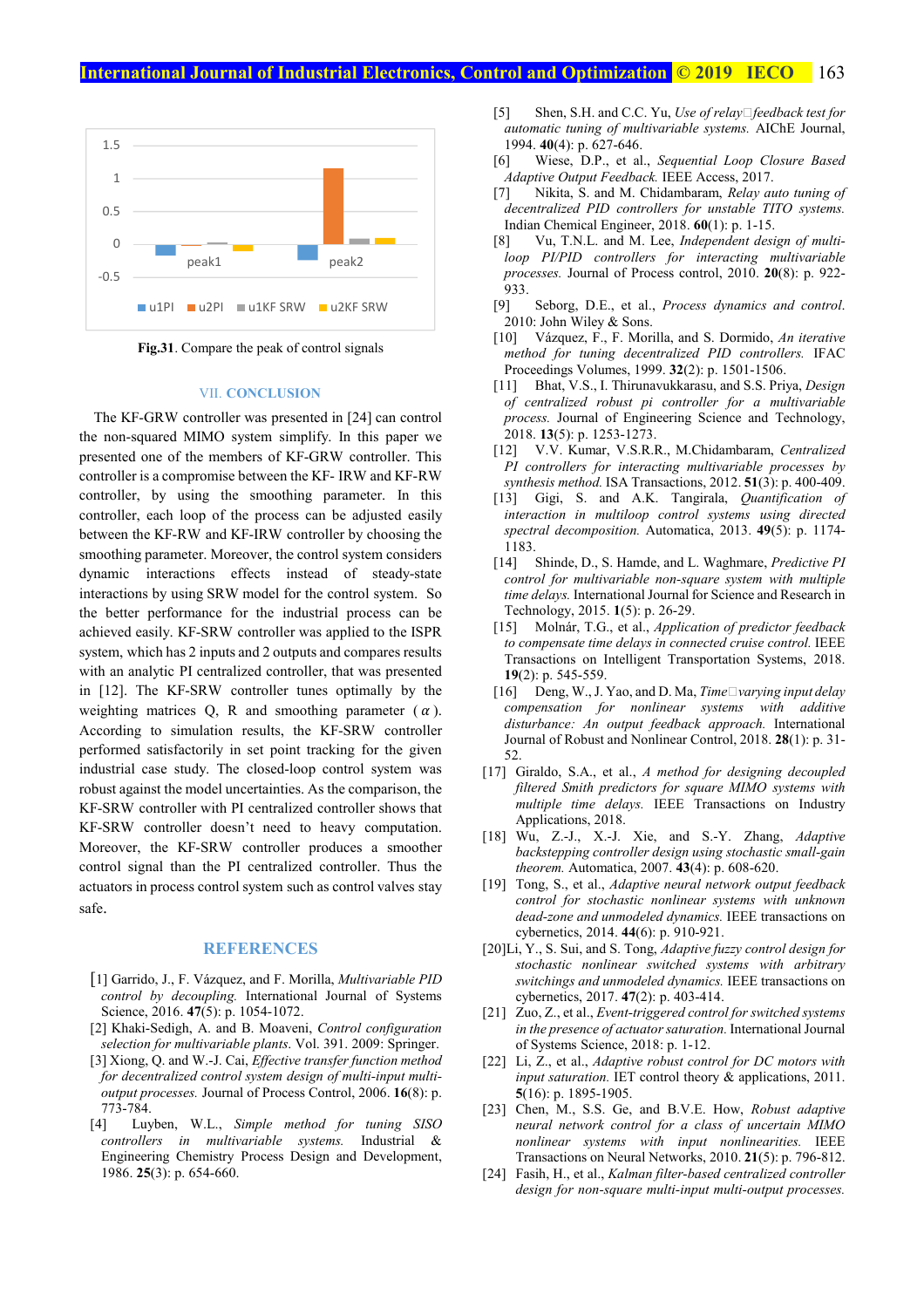Chemical Engineering Research and Design, 2018. **132**: p. 187-198.

- [25] Wilson, E.D., Q. Clairon, and C.J. Taylor, *Stochastic nonminimal state space control with application to automated drug delivery.* 2018.
- [26] Wilson, E.D., Q. Clairon, and C.J. Taylor, *Non-minimal state-space polynomial form of the Kalman filter for a general noise model.* Electronics Letters, 2018. **54**(4): p. 204-206.
- [27] Khalilipour, M.M., et al., *Non-square multivariable nonminimal state space-proportional integral plus (NMSS-PIP) control for atmospheric crude oil distillation column.* Chemical Engineering Research and Design, 2016. **113**: p. 140-150.
- [28] Li, H., *Tuning of PI–PD controller using extended nonminimal state space model predictive control for the stabilized gasoline vapor pressure in a stabilized tower.* Chemometrics and Intelligent Laboratory Systems, 2015. **142**: p. 1-8.
- [29] Young, P.C., *Recursive estimation and time-series analysis: An introduction for the student and practitioner*. 2011: Springer Science & Business Media.
- [30] Norton, J.P. *Identification by optimal smoothing using integrated random walks*. in *Proceedings of the Institution of Electrical Engineers*. 1976. IET.
- [31] Brunot, M., et al., *An instrumental variable method for robot identification based on time variable parameter estimation.* Kybernetika, 2018. **54**(1): p. 202-220.
- [32] Taylor, C.J., P.C. Young, and A. Chotai, *True digital control: statistical modelling and non-minimal state space design*. 2013: John Wiley & Sons.
- [33] Lagarias, J.C., et al., *Convergence properties of the Nelder- -Mead simplex method in low dimensions.* SIAM Journal on optimization, 1998. **9**(1): p. 112-147.

#### 1023 -596 -3093 1425 2093 -841 97 295 -296 -708 203 417  $\begin{vmatrix} 0 & 0 & 1023 & -596 & -3093 & 25 \end{vmatrix}$ 0 0 97 295 -296 -708  $=\begin{bmatrix} 97 & 293 & -290 & -708 & 203 & 417 \\ 0 & 0 & 1932 & 506 & 2982 & 25 \end{bmatrix}$  $\begin{bmatrix} 0 & 0 & 0 \\ 0 & 0 & 0 \end{bmatrix} \begin{bmatrix} 0 & 0 \\ 0 & 0 \end{bmatrix} \begin{bmatrix} 0 & 0 \\ 0 & 0 \end{bmatrix} \begin{bmatrix} 0 & 0 \\ 0 & 0 \end{bmatrix}$  $\begin{bmatrix} 0 & 0 & 97 & 295 & -296 & -708 \end{bmatrix}$  $H =$

|                | $\begin{bmatrix} 0.0002 & 0.0005 & 0.0008 & -0.0007 \\ -0.0017 & -0.0001 & 0.0037 & 0.0002 \end{bmatrix}$ |  |
|----------------|-----------------------------------------------------------------------------------------------------------|--|
|                |                                                                                                           |  |
|                |                                                                                                           |  |
| $\mathbf{K}_g$ |                                                                                                           |  |
|                |                                                                                                           |  |
|                |                                                                                                           |  |

|  | $\mathbf{R} = \begin{bmatrix} 0.0001 & -0.0080 \\ -0.0080 & 1.2099 \end{bmatrix}$ |  |  |
|--|-----------------------------------------------------------------------------------|--|--|
|  |                                                                                   |  |  |
|  | $1.0000$ 9.1164<br>9.1164 93.9184                                                 |  |  |
|  |                                                                                   |  |  |
|  |                                                                                   |  |  |

#### **Appendix**

The ISPR proposed controller matrices:

|              | 1.06             | 0    | $-0.06$<br>0 |         |   |  |
|--------------|------------------|------|--------------|---------|---|--|
|              | $\boldsymbol{0}$ | 1.06 |              | $-0.06$ | 0 |  |
| $\mathbf{F}$ | 1                |      |              |         |   |  |
|              | $\overline{0}$   |      |              |         |   |  |
|              | $\overline{0}$   |      |              |         |   |  |
|              | $\overline{0}$   |      |              |         | 0 |  |
|              |                  |      |              |         |   |  |

$$
\mathbf{G} = \begin{bmatrix} 1 & 0 \\ 0 & 1 \\ 0 & 0 \\ 0 & 0 \\ 0 & 0 \\ 0 & 0 \\ 0 & 0 \end{bmatrix} \mathbf{V}^T = \begin{bmatrix} 1 & 0 \\ 0 & 1 \\ 0 & 0 \\ 0 & 0 \\ 0 & 0 \\ 0 & 0 \end{bmatrix}
$$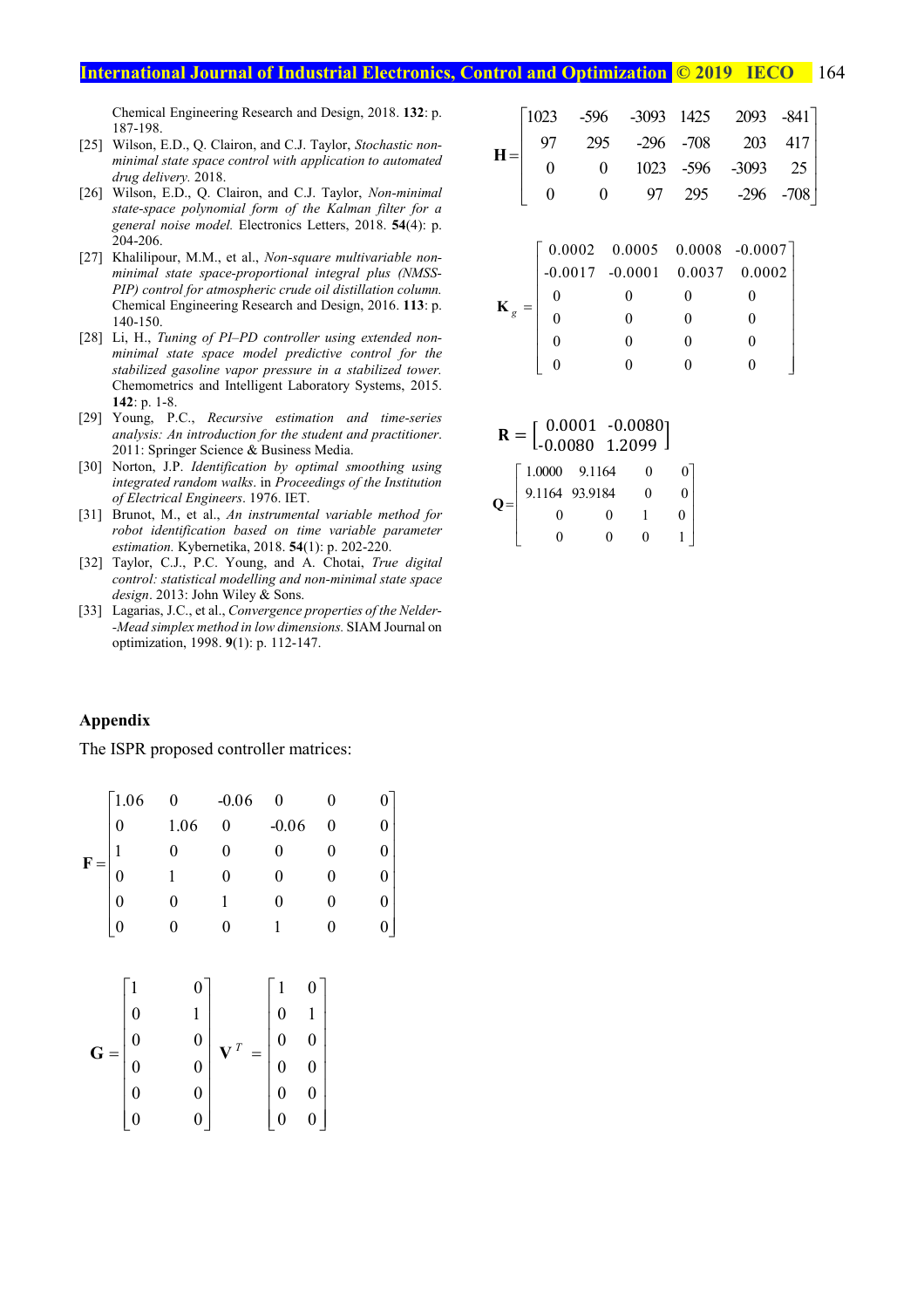|                           | Nomenclature                  |  |  |  |  |
|---------------------------|-------------------------------|--|--|--|--|
| $\overline{\mathbf{G}}$   | Input matrix                  |  |  |  |  |
| e                         | Control error vector          |  |  |  |  |
| $\overline{\mathbf{F}}$   | <b>Transition matrix</b>      |  |  |  |  |
| H                         | Measurement equation          |  |  |  |  |
| $\overline{h}$            | Model parameter               |  |  |  |  |
| $\mathbf{K}_p$            | Gains matrix of plant         |  |  |  |  |
| $\mathbf{K}_g$            | Control gain matrix (CGM)     |  |  |  |  |
| $\mathbf{P}$              | Covariance matrix             |  |  |  |  |
| $\overline{\mathbf{Q}}$   | State vector weighting matrix |  |  |  |  |
| $\overline{\mathbf{R}}$   | Error vector weighting matrix |  |  |  |  |
| $\overline{\mathbf{T}}$   | Sample time                   |  |  |  |  |
| $\overline{\mathbf{u}}$   | Control signal                |  |  |  |  |
| $\overline{\mathbf{X}}$   | Vector of states              |  |  |  |  |
| $\overline{\mathbf{Y}}$   | Vector of outputs             |  |  |  |  |
| $\overline{\mathbf{V}}^d$ | Vector of set points          |  |  |  |  |
| <b>Greek Letters</b>      |                               |  |  |  |  |
| $\alpha$                  | Smoothing hyper-parameter     |  |  |  |  |
| ξ                         | Additional noise              |  |  |  |  |
| $\zeta$                   | Damping ratio                 |  |  |  |  |
| $\eta$                    | Input noise vector            |  |  |  |  |
| $\theta$                  | Time delay                    |  |  |  |  |
| $\overline{\tau}$         | Time constant                 |  |  |  |  |
|                           | Successive differences        |  |  |  |  |



**Saeed Tavakoli** obtained his BSc and MSc degrees from Ferdowsi University of Mashhad, Iran in 1991 and1995, and his Ph.D. degree from the University of Sheffield, England in 2005, all in electrical engineering. In 1995, he joined the University of Sistan and Baluchestan, Iran, where he has been an

associate professor since 2011. He has published more than one hundred papers in peer-reviewed journals and conferences. His research interests include the design of classic and fractional-order controllers in the time domain, PID control, control of time-delay systems, optimization, evolutionary algorithms, active and semiactive control of structures, chaos control, robust control, and jet engine control. Dr. Tavakoli serves as the editorial board member for IEEE Transactions on Automation Science and Engineering, Applied Soft Computing, Transactions of the Institute of Measurement and Control, Simulations: Transactions of the society for modeling and simulation. He has served as a reviewer for several journals including IEEE Transactions on Automatic Control, IEEE Transactions on Control Systems Technology, IET Control Theory & Applications, Applied Soft Computing, Journal of the Franklin Institute, Applied Mathematical Modelling, ISA Trans-actions, Applied Mathematics and Computation, Earth-quake Engineering and Engineering Vibration, Computers & Industrial Engineering, Electric Power Components and Systems, Swarm and Evolutionary Computation.



**Jafar Sadeghi** received the B.S. degree in chemical engineering from the Isfahan University of Technology, Isfahan, Iran, in 1991, the M.S. degree in chemical engineering from the Sharif University of Technology, Tehran, Iran, in 1995, and the Ph.D.

degree in chemical engineering from the University of Lancaster, U.K., in 2007. He is currently an Associate Professor with the University of Sistan and Baluchestan, Zahedan, Iran. His research interests cover the process modeling and simulation, process control, process identification, process intensification, automation, and instrumentation



**Hamed Torabi** received the MSc from the University of Science and Technology of Iran and his Ph.D. from Ferdowsi University of Mashhad, Iran all in Electrical Engineering. He is currently an Assistant Professor with University of Sistan and Baluchestan, Zahedan, Iran. His

research interests cover the Estimation and Kalman filter, Identification system and control.



**Hamid Fasih** received his B.Sc. degree in Electronic Engineering from Sistan and Baluchestan University, Iran, in 1994 and M.Sc. degree in Control Engineering from Islamic Azad University, South Tehran Branch, Iran, in 2004. He is currently a Ph.D. candidate in Control Engineering at the University of Sistan and Baluchestan,

Iran. His current research interests include process control, MIMO system control.